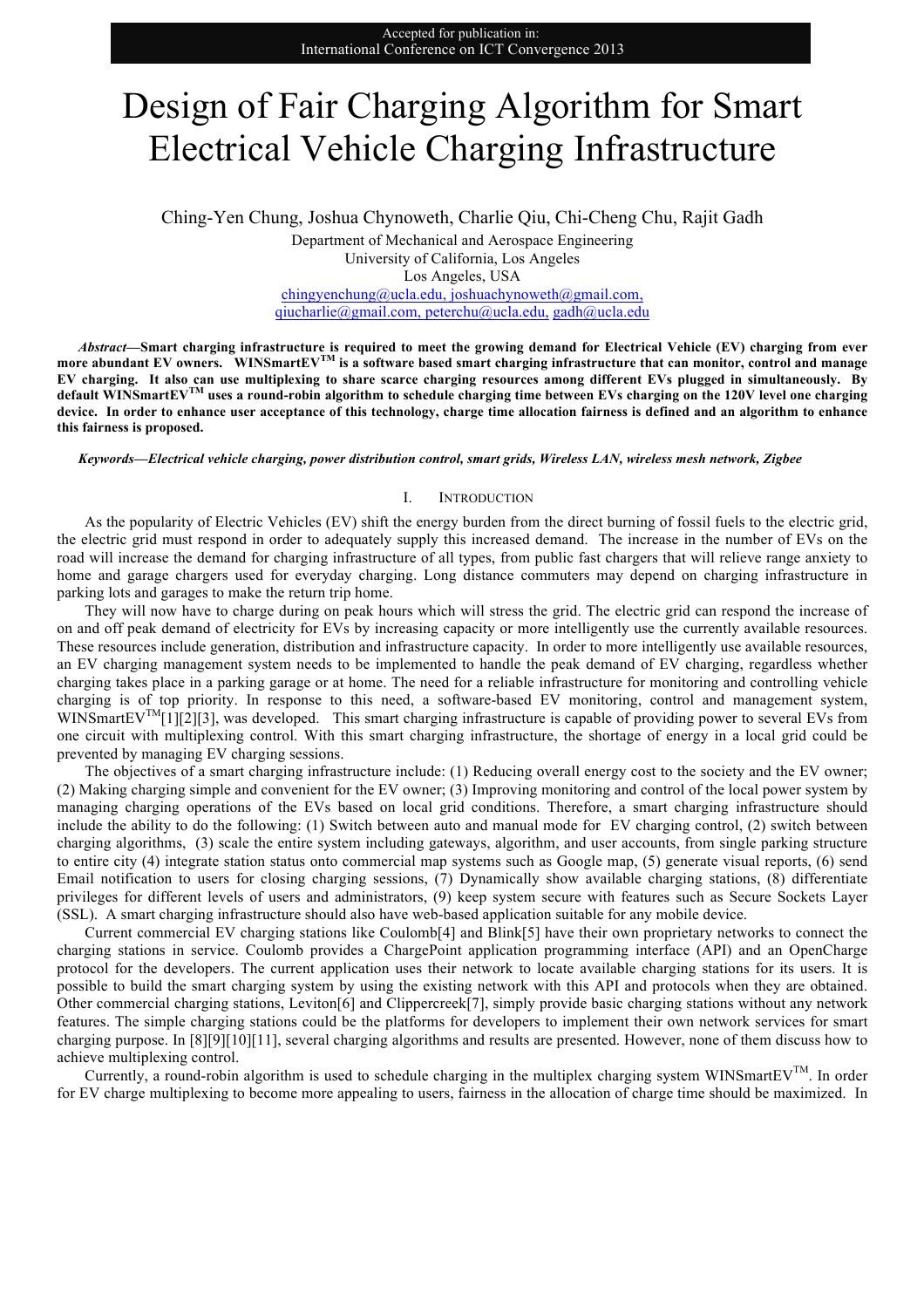this paper, charge time fairness is defined and an algorithm to maximize this fairness is proposed which will be described in the following sections.

II. EXISTING WINSMARTEV<sup>TM</sup> SYSTEM

This section introduces the WINSmartEV<sup>TM</sup> smart-charging infrastructure, the existing network architecture as well as the design of the WINSmartEV<sup>TM</sup> smart charging station. Fig. 1 shows a WINSmartEV<sup>TM</sup> four-channel SmartPlug station in a UCLA parking garage, and Fig. 2 shows the outlook of a 4-channel SmartPlug station.



Fig. 1. Installation of a 4-channel SmartPlug station

| SMERC                           |            |            | SmartPlug |
|---------------------------------|------------|------------|-----------|
| A1                              | MAIN<br>A2 | A3         | AA        |
| $\circ$ $\circ$ $\circ$ $\circ$ |            | in of form |           |
|                                 |            |            |           |

Fig. 2. Outlook of a 4-channel SmartPlug station

Currently, an authorized user is able to check available charging stations, start or stop EV charging, check the charging status, view monthly charging records, and manage user account via a mobile device. A screen shot of the mobile app used is shown in Fig. 3.



Fig. 3. Screen shots of User Control Center

The network architecture of the WINSmartEV<sup>TM</sup> smart-charging infrastructure is illustrated in Fig. 4.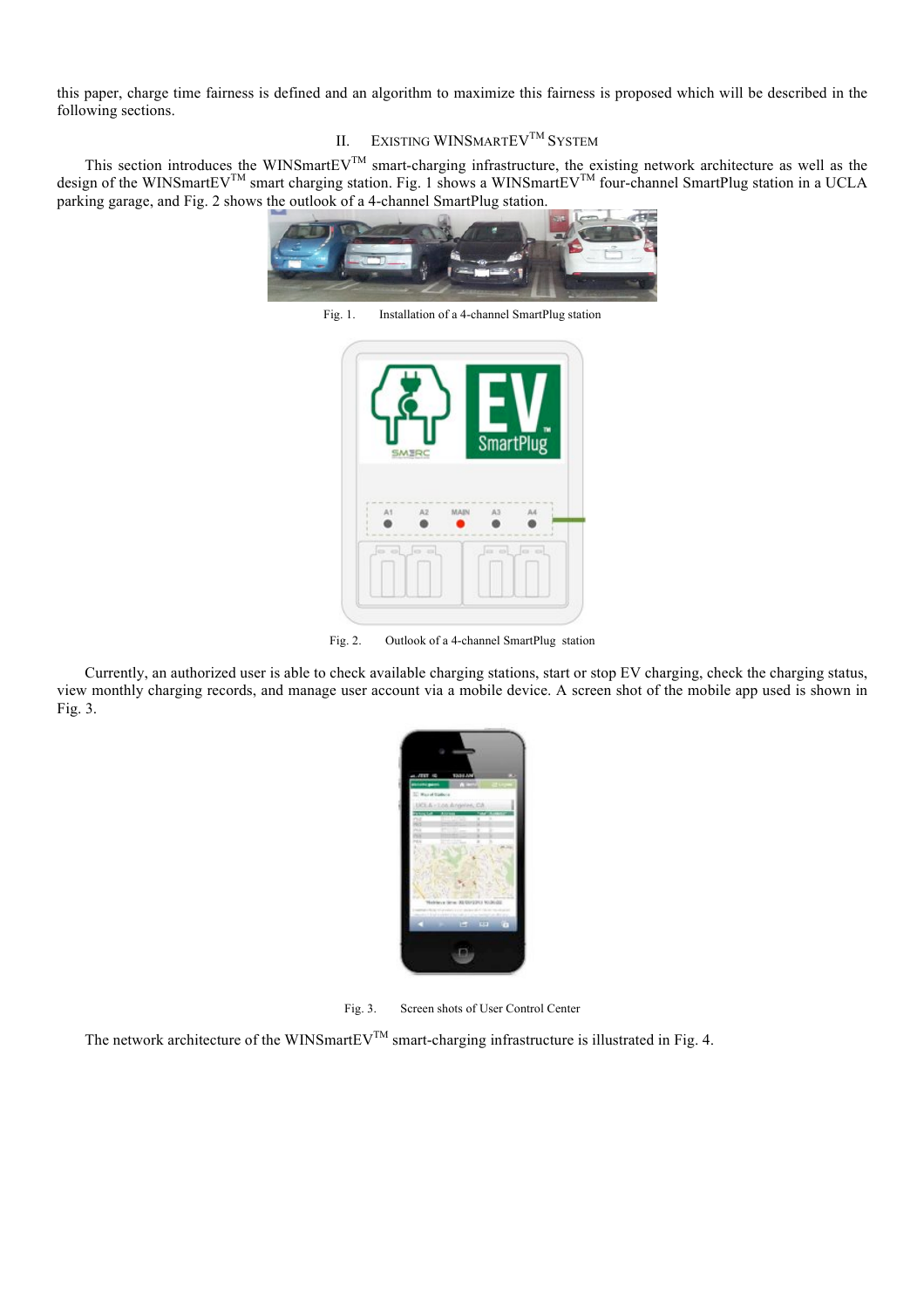

By running charging or scheduling algorithms, a SmartPlug station in Fig. 2 can share the power a single 120V power source with four EVs. A standard 15amp 120v outlet can only handle 12amps continuously. A 120v trickle charge for and EV is always 12A; therefore, the station can only turn on 1 channel and charge 1 EV at a time. Because of this constraint, the charging algorithm is the central component of the charging operation. Currently, the station runs round-robin charging algorithm for multiple EVs. The details of round-robin charging algorithm will be discussed below and later it will be compared to the fair charging algorithm being introduced in section III.

A server-based aggregate charging control system controls all charging stations through multiple protocol gateways with 3G connection. 3G communication is necessary due to its applicability anywhere a cellular signal exists, especially where wired or WiFi communication is unavailable. The aggregate charging control system is employed to monitor and control charging activities. There are four major software components in the system including: Database, Station Controller and Data Collector, System Monitoring and Control Center, and User Control Center as shown in Fig. 5. The details of the components are depicted in the following sub-sections.



Fig. 5. Four major components in Smart Charging Infrastructure

# *A. Database*

The database stores all the information of gateways, stations, charging algorithms, EV users, parking lots, and cities. The charging status, user charging records and other management information are also recorded in the database.

# *B. Station Controller and Data Collector*

The Station Controller and Data Collector sends commands to the charging station to control charging while gathering and accumulating power information. The station controller automatically controls the stations based on the selected charging algorithms such as real-time algorithms or scheduling algorithms. Round-robin and FCFS (First-come, first-served) are the examples of real-time algorithms. Scheduling algorithms can be developed either by time, energy price, or energy amount. The station controller has the flexibility and extensibility for the administrator to update the charging algorithm. While the station controller controls the stations, the data collector periodically collects the status of each station. Fig. 6 shows the round-robin charging algorithm implemented in WINSmart $EV^{T\hat{M}}$  system.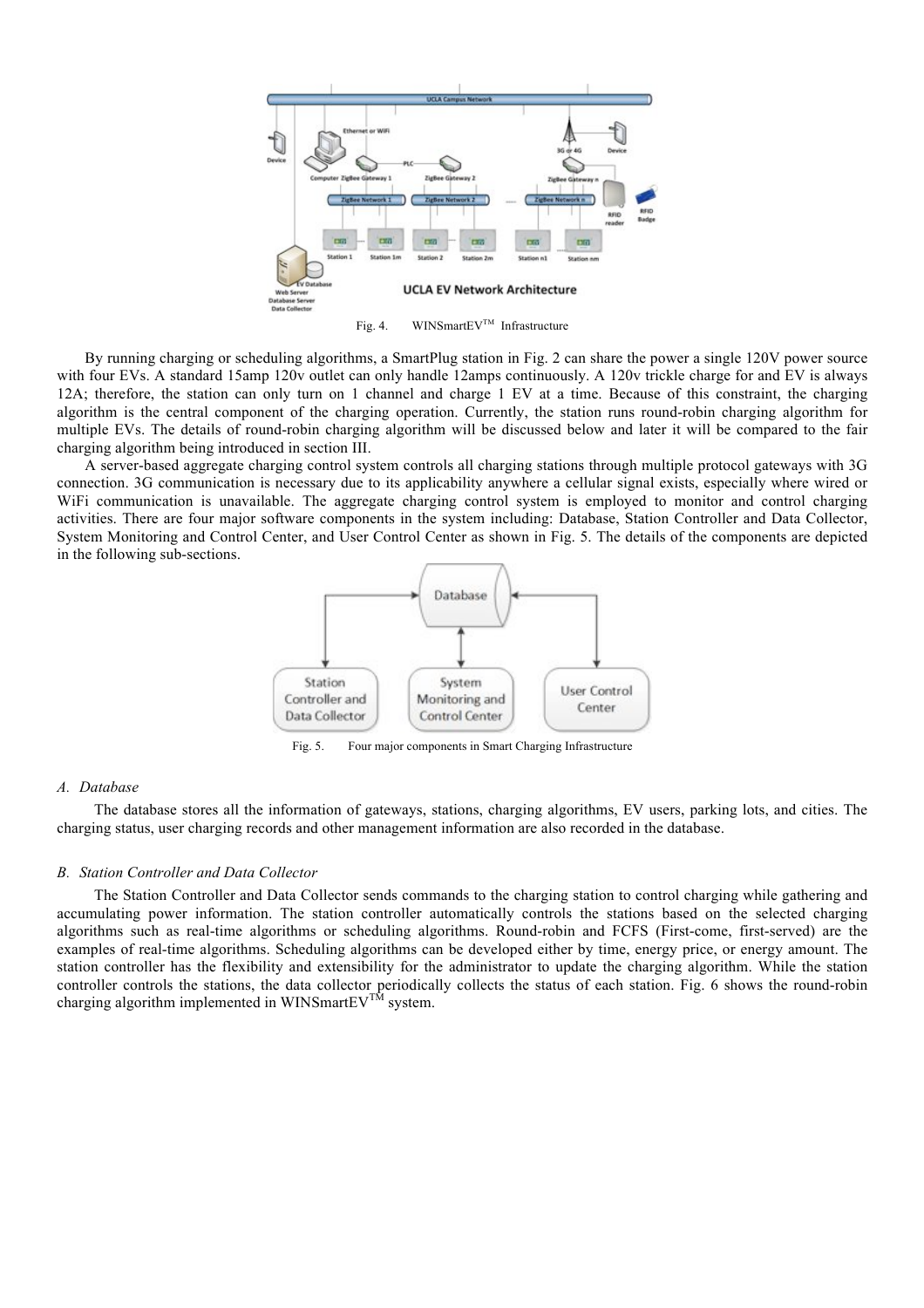

Fig. 6. Round-robin Charging Algorithm

The server's operation flows include enable charging and disable charging. In each routine, two processes need to be done including read meter on/off status and read meter's power information. The return values of read meter's power information are voltage, current, and active power. In the enable charging routine, the server sends out the command to turn on the relay of the meter. After that, the server will wait for  $T_{\text{waiting}}$  seconds and send out the read power information command. For the disable charging routine, the server will turn off the relay of the meter. The server will then wait for Twaiting seconds and send out the read power information command to make sure there is no current drawn on the channel.

#### *C. System Monitoring and Control Center*

The System Monitoring and Control Center is designed with multiple purposes as shown in Fig. 7. The charging stations can be manually controlled and monitored by the system administrator. In addition, the administrator is able to setup and manage the parameters of the charging stations including the IP address, selection of charging algorithm, power source, etc. The administrator can also edit, manage the user account. The reports of the power usage and charging records are generated from the Monitoring and Control Center.



Fig. 7. Screen shot of Monitoring and Control Center

#### *D. User Control Center*

The user control center, as shown in Fig. 3, allows the authorized user to check available charging stations in selected parking lot and city, start or stop charging, check the charging status, view monthly charging records, and manage the user account via mobile a device. Currently the EV user is capable of managing his EV charging via mobile phone. The EV user needs to sign in via internet to establish connection to the server.

#### III. PROPOSED FAIR CHARGING ALGORITHM

The user's charge ratio  $\tau$  can be defined as the ratio of the charge time T<sub>Charge</sub> and the stay time T<sub>Stay</sub> in (1)

$$
\tau = T_{Ch \arg e} / T_{Stay}
$$
 (1)

For a completely fair charging system, the charge ratio  $\tau$  of each user should be the same. For a fair enough charging system,  $\tau$  of each user should be close enough. The round-robin charging algorithm seems fair at the first glance. However, from 4 of 16 users' charging records, the distributions of  $\tau$  are not evenly distributed as shown in Fig. 8.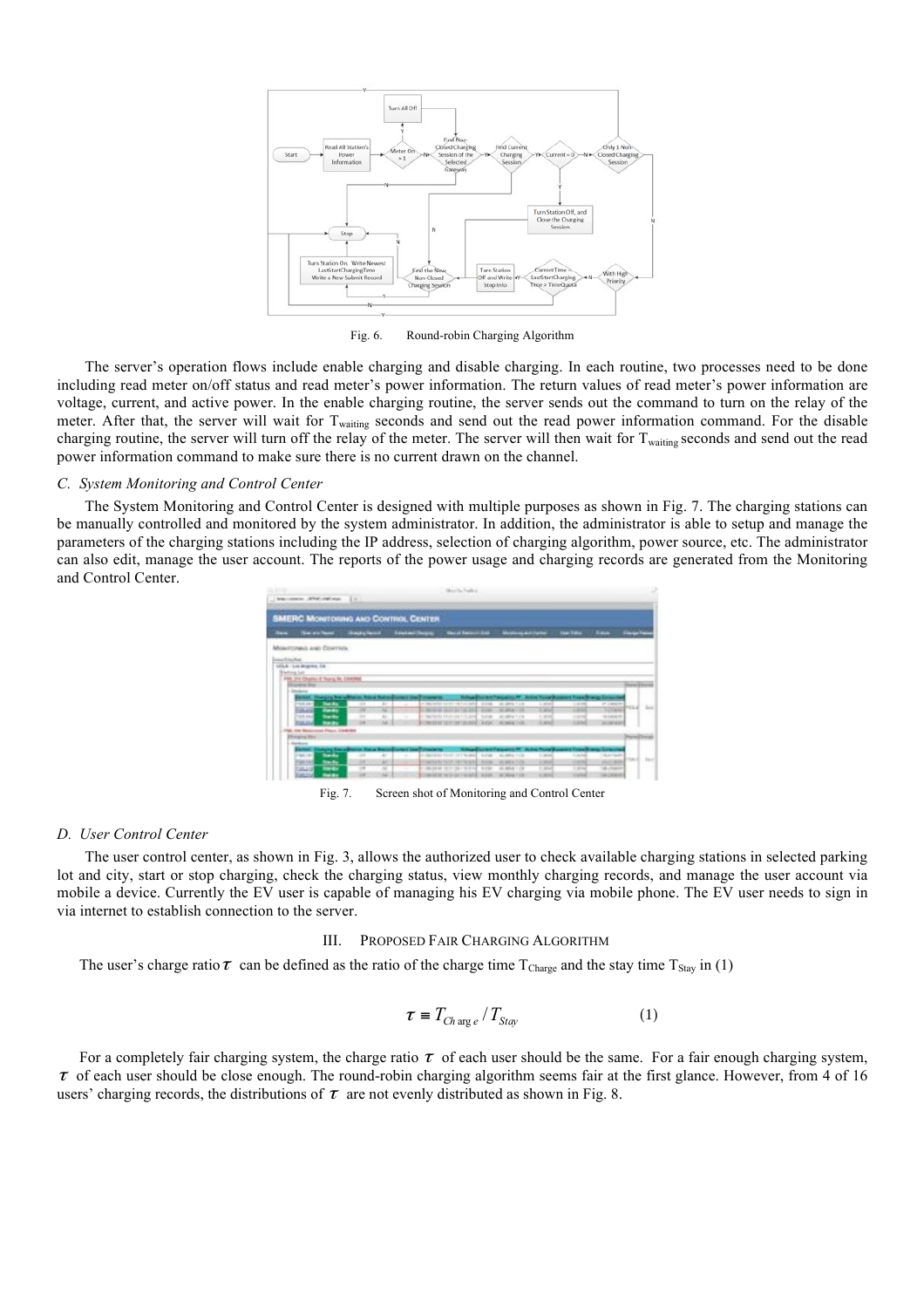

Fig. 8. Charge Ratio Distributions of 4 users.

The four users' mean and standard deviation of the charge ratio,  $\mu(\tau)$  and  $\sigma(\tau)$ , are summarized in Table 1.

**UserID Records**  $\mu(\tau)$   $\sigma(\tau)$ B<sub>2</sub>AC 292 0.65 0.19<br>B<sub>400</sub> 227 0.53 0.45 B<sub>400</sub> 227<br>E<sub>428</sub> 202 E428 202 0.60 0.25

F6ED 208 0.52 0.23

TABLE I. MEAN AND STANDARD DEVIATION OF CHARGE RATIO

From the statistic view point,  $\mu(\tau)$  and  $\sigma(\tau)$  can be used to describe more users' distributions. Fig. 9 shows the distribution of 16 users' charge ratio by  $\mu(\tau)$  and  $\sigma(\tau)$ .



Fig. 9. ChargeTime Ratio Distributions of 16 users

Again, the distributions of  $\mu(\tau)$  and  $\sigma(\tau)$  can be described by four parameters:  $\mu[\mu(\tau)]$ ,  $\sigma[\mu(\tau)]$ ,  $\mu[\sigma(\tau)]$ , and  $\mu[\sigma(\tau)]$  which are summarized in Table II.

| TABLE II. |                                                                                                |      | MEAN AND STANDARD DEVIATION OF $\mu(\tau)$ and $\sigma(\tau)$ |      |
|-----------|------------------------------------------------------------------------------------------------|------|---------------------------------------------------------------|------|
|           | Parameter $  \mu(\mu(\tau)     \sigma(\mu(\tau)     \mu(\sigma(\tau)     \sigma(\sigma(\tau))$ |      |                                                               |      |
| Value     | 0.56                                                                                           | 0.16 | 0.27                                                          | 0.09 |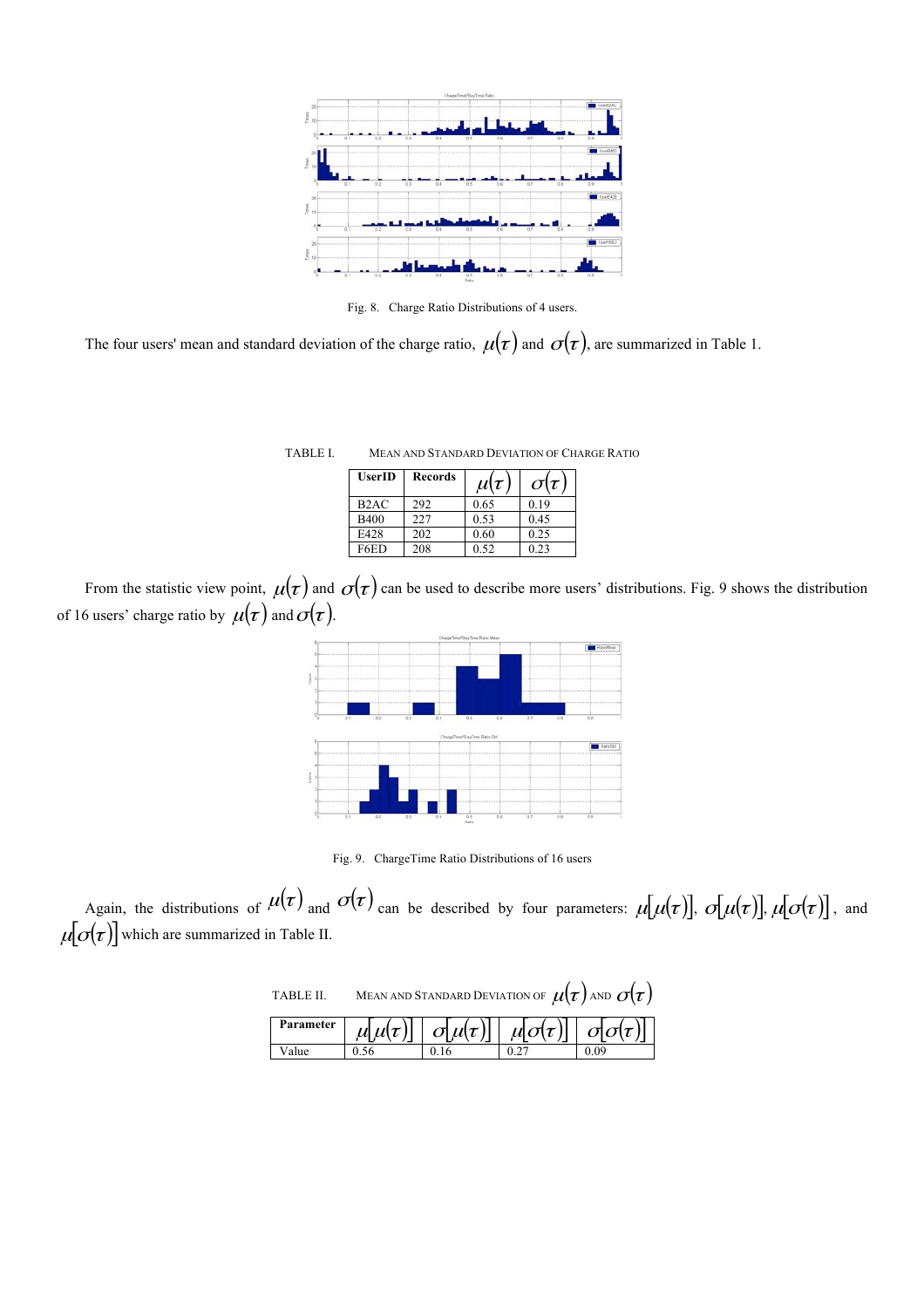When a system is fair, every user's  $\mu(\tau)$  should be close to  $\mu[\mu(\tau)]$ . Therefore, both  $\sigma[\mu(\tau)]$  and  $\mu[\sigma(\tau)]$  must approach 0 as the system approaches complete fairness for each user. Here we define the fairness index  $\alpha$  in (2)

$$
\alpha = 1 - \left\{ \sigma \left[ \mu(\tau) \right] + \mu \left[ \sigma(\tau) \right] \right\} / 2 \tag{2}
$$

Only when both  $\sigma[\mu(\tau)]$  and  $\mu[\sigma(\tau)]$  approach 0, does the fairness index  $\alpha$  approach 1. This is used to indicate the fairness of the system. The parameter  $\sigma[\sigma(\tau)]$  can be viewed as the convergence of the system. When the system is fair,  $\sigma[\sigma(\tau)]$  will converge to 0.

## *A. Fair Charging Algorithm*

In the fair charging algorithm, if the second user's charging session overlaps the first user's session, the sever will predict second user's ChargeTime T<sub>Charge</sub>(2), change the first user's ChargeTime T<sub>Charge</sub>(1), calculate and backup the first user's remain charge time LeftChargeTime  $T_{\text{Left}}(1)$ . After finishing parameters calculations, the server will stop first user's session and start the second user's charging session. Before the first user leaves, after finishing certain portion of the second user's session, the charging station will switch back to finish the first user's session before the first user leaves. Fig. 10 shows the concept of the fair charging algorithm.



Fig. 10. Flow Chart of Fair Charging Algorithm

If a third user submits a charging request during the second user's session, the software will treat the third user as the overlap user of the second user. The charging station will calculate and backup the LeftChargeTime T<sub>Left</sub>(2) and stop the second user's session. The third user's session will start after the calculation of ChargeTime T<sub>Charge</sub>(3). A fourth user will be treated as the overlap user of the third user, and so on.

#### *B. User's Stay Hour Prediction*

The Fair Charging Algorithm counts heavily on the accuracy of the prediction of user's stay hour. From the charging records, we found 3 types of people described in the following:

*I) Type 1:* The distribution of T<sub>Stay</sub> is independent of the Check-in time T<sub>CheckIn</sub>. In this case,  $u(T_{S_{IdV}})$  should be larger than  $\sigma(T_{S_{IdV}})$ , and the correlation  $\gamma(T_{CheckIn}, T_{S_{IdV}})$  should be close to 0. Fig. 1  $u(T_{Stay}^{SUS}) = 0.11, \sigma(T_{Stay}) = 0.03$ , and  $\gamma[T_{CheckIn}^{SUS}, T_{Stay}] = 0.067$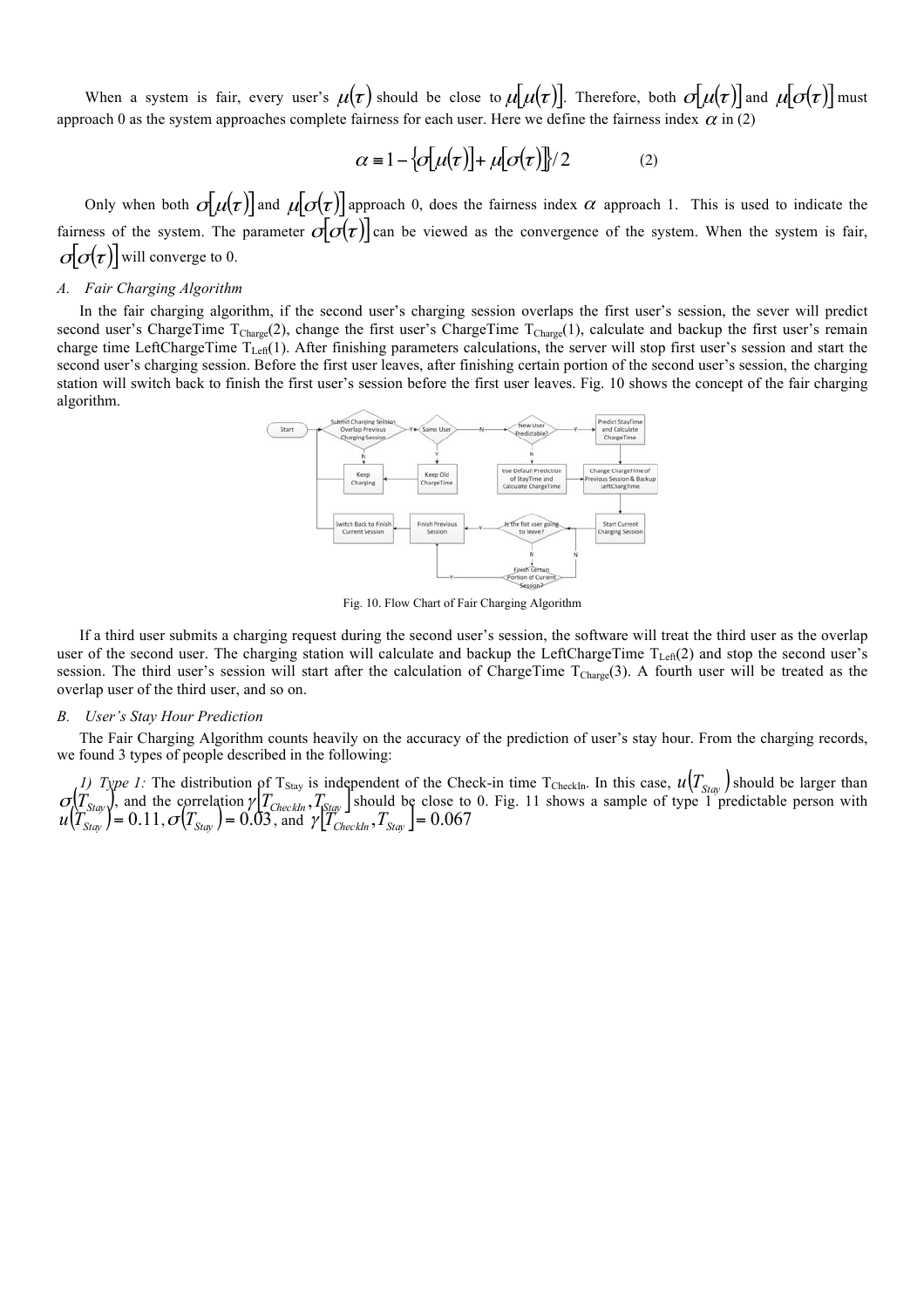

Fig. 11. Sample of Type 1 Predictable Person

*2) Type 2:* T<sub>Stay</sub> depends on T<sub>CheckIn</sub>. In this case, the correlation  $\gamma$   $T_{CheckIn}$ ,  $T_{Stay}$  should be a negative value. A simple linear regression function is used to predict  $T_{\text{Stay}}$  according to the user's charging records. Fig. 12 shows a sample of type 2 predictable person with the correlation  $\gamma$   $T_{\text{CheckIn}}$ ,  $T_{\text{Stm}}$   $= -0.5984$ 



Fig. 12. Sample of Type 2 Predictable Person

*3) Type 3:* Unpredictable. For those who do not belong to type 1 ro type 2, we use the average stay time of all users to predict  $T_{\text{Stay}}$ . Fig. 13 shows a sample of type 3 unpredictable person with  $u(T_{\text{Stay}}) = 5.98$ ,  $\sigma(T_{\text{Stay}}) = 13.38$ , and  $\gamma$ [ $T_{\text{CheckIn}}$ ,  $T_{\text{Stay}}$ ] = 0.0398



Fig. 13. Sample of Type 3 Unpredictable Person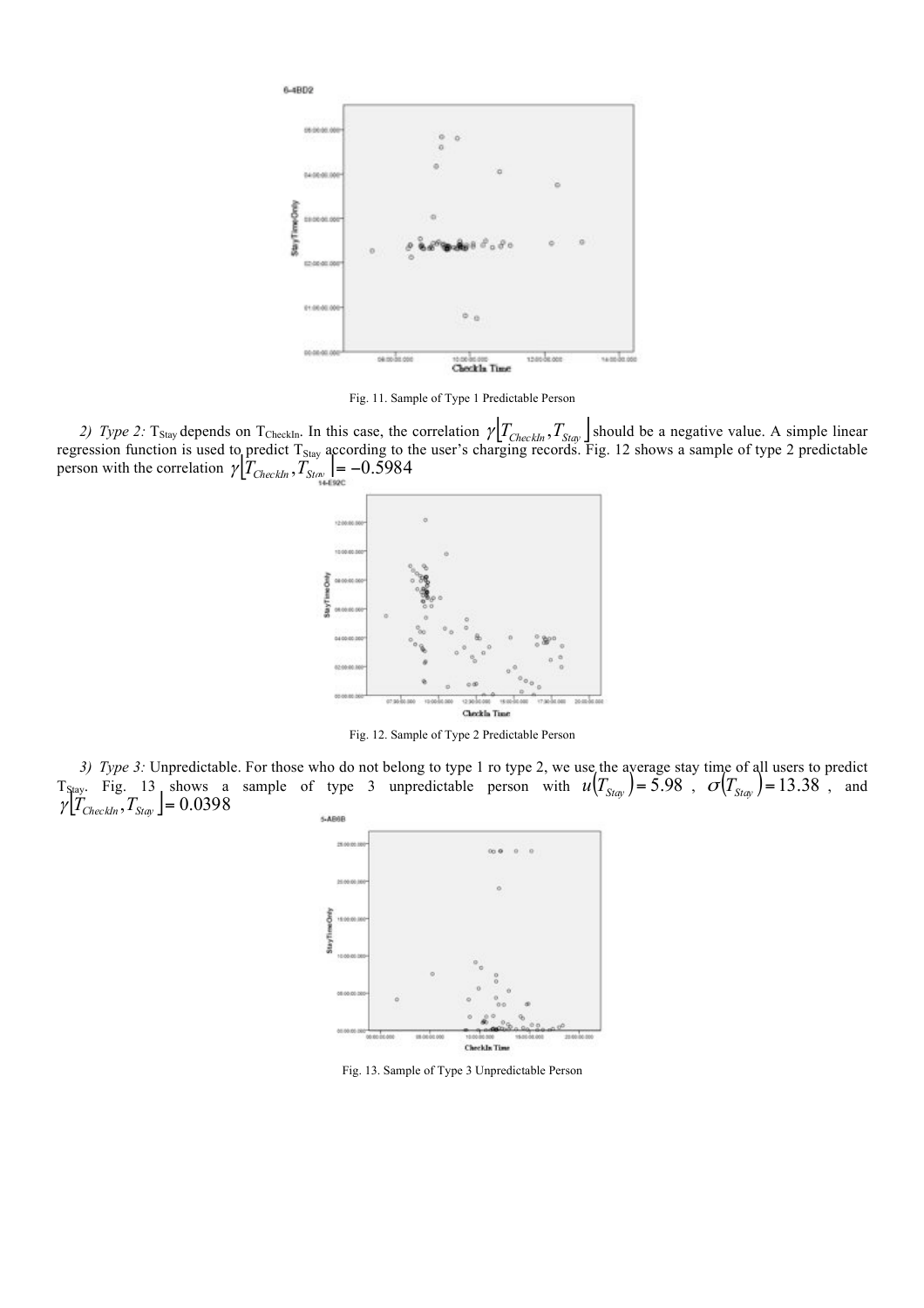# IV. EXPERIMENTS AND RESULTS

Experimental results of User's Stay Hour Prediction and Fair Charging Algorithm are presented in the following subsections.

## *A. User's Stay Hour Prediction*

In order to show to the accuracy of prediction, we define the error rate of prediction  $\varepsilon (T_{\text{Pr} \text{edict}})$  in (3)

$$
\varepsilon\left(T_{\text{Pr}\,edict}}\right) = \frac{\sqrt{\left(T_{\text{Stay}} - T_{\text{Pr}\,edict}}\right)^{2}}{Max\left(T_{\text{Stay}}, T_{\text{Pr}\,edict}}\right)}
$$
(3)

According to the prediction rule introduced in section III, the users'  $T_{stay}$  prediction error rate distribution is shown in Fig. 14. Note that the first and the second charts represent  $\mu \big[ \mathcal{E}(T_{\text{Pr}}_{edict}) \big]$  and  $\sigma \big[ \mathcal{E}(T_{\text{Pr}}_{edict}) \big]$  for predictable people while the third and the forth represent  $\mu[\varepsilon(T_{\text{Pr} editor})]$  and  $\sigma[\varepsilon(T_{\text{Pr} editor})]$  for unpredictable people.



Fig. 14. Prediction Error Rate Distribution

The data shows that the predictable people have better behavior in both  $\mu[\varepsilon(T_{\text{Pr} \text{ edict}})]$  and  $\sigma[\varepsilon(T_{\text{Pr} \text{ edict}})]$ 

# *B. Fair Charging Algorithm*

In the simulation, we use the same Check-In Time in the charging records as the input of the fair charging algorithm. After redistributing the power, the mean and the standard deviation of the ChargeTimeRatio  $\tau$  are calculated in Table III.

| <b>Charging Algorithm</b> | $\mu$   $\tau$ | $\sigma \tau$ |
|---------------------------|----------------|---------------|
| RoundRobin                | 0.6014         | 0.5561        |
| Fair                      | 0.7281         |               |

TABLE III. COMPARISON BETWEEN  $\tau_{\text{RoundRobin}}$  AND  $\tau_{\text{Fair}}$ 

From the simulation results, the increase of  $\mu[\tau]$  and the decrease of  $\sigma[\tau]$  mean that the users more evenly get more energy from the charging station. To see how the system treats each user, the ChargeTimeRatio $\tau$  of each user are separately accumulated. The distribution of  $\mu | \tau |$  and  $\sigma | \tau |$  of each user is shown in Fig. 15.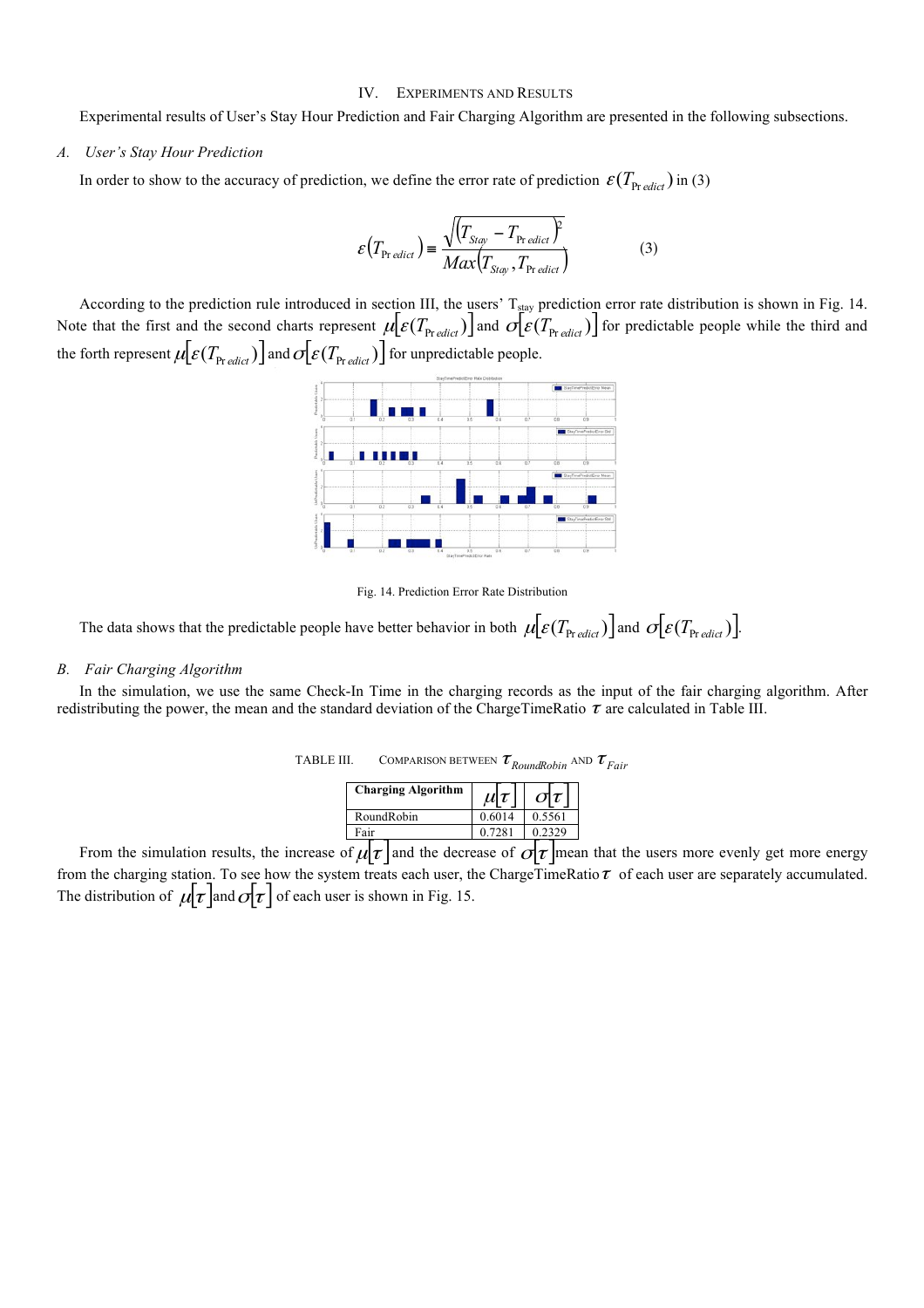

Fig. 15. New ChargeTime Ratio Distribution

The parameters of Fairness and Convergence are summarized in Table IV.

| Index                      | Parameter           | <b>Charging Algorithm</b> |        |  |  |  |
|----------------------------|---------------------|---------------------------|--------|--|--|--|
|                            |                     | Round-Robin               | Fair   |  |  |  |
| Ratio<br>Charge<br>Average | $\mu[\mu(\tau)]$    | 0.5770                    | 0.8492 |  |  |  |
| Fairness<br>Condiction 1   | $\sigma[\mu(\tau)]$ | 0.2345                    | 0.1374 |  |  |  |
| Fairness<br>Condiction 2   | $\mu \sigma(\tau) $ | 0.2649                    | 0.1509 |  |  |  |
| Convergence                | $\tau$ )<br>σ       | 0.4018                    | 0.1138 |  |  |  |
| Fairness                   | $\alpha$            | 0.7503                    | 0.8558 |  |  |  |

TABLE IV. FAIRNESS COMPARISON

The results show that the Fair Charging Algorithm is fairer to the users compared with the round-robin algorithm.

## V. DISCUSSION

With this definition of charge time allocation fairness and an algorithm to maximize it, the user appeal of multiplexing can be enhanced. If the time to switch charging between EVs is close to zero, then the optimization algorithm can be executed so that fairness is being maximized at all times by continuously switching the charging to the EV that will maximize fairness. However, given hardware and network constraints, the period of time to switch charging from one EV to the next can be as high as 5 minutes. If exact stay time of the EVs is known, then fairness maximization can be obtained while only switching charging once, the minimum number of times required. However, if EVs stay time is unknown, then fewer switching may often leave the charge time alocation for each EV vary lopsided and unfair. In real world applications, the switching time is significant and the stay times are predictions with more or less certainty. Given these constraints, the optimal of the fairness algorithm execution would take into account both charge switching time and the confidence of the stay time's prediction in order to find the best time between switching.

# VI. CONCLUSION

WINSmartEV<sup>TM</sup> not only provides an energy efficient, economical, and user friendly smart technology for charging EVs, but also enhances the stability and reliability of the local power system by managing EV charging. WINSmartEV<sup>TM</sup> not only provides an energy efficient, economical, and user friendly smart technology for charging EVs, but also enhances the stability and reliability of the local power system by managing EV charging. This system also provides the capability of multiplexing in order to more efficiently allocate scarce grind and circuit resources to the maximum number of users. In order to enhance user acceptance of multiplexing, a definition of charge time allocation fairness is defined and an algorithm is proposed to maximize this fairness. With the fair smart charging scheduling algorithm implemented on the server, our infrastructure would serve as one of the key components in the nation wide smart grid application to provide more economical, energy efficient EV charge system.

## ACKNOWLEDGMENT

This work has been sponsored in part by a grant from the LADWP/DOE fund 20699 & 20686, (Smart Grid Regional Demonstration Project). This material is based upon work supported by the United States Department of Energy under Award Number DE-OE000012 and the Los Angeles Department of Water and Power. Neither the United States Government nor any